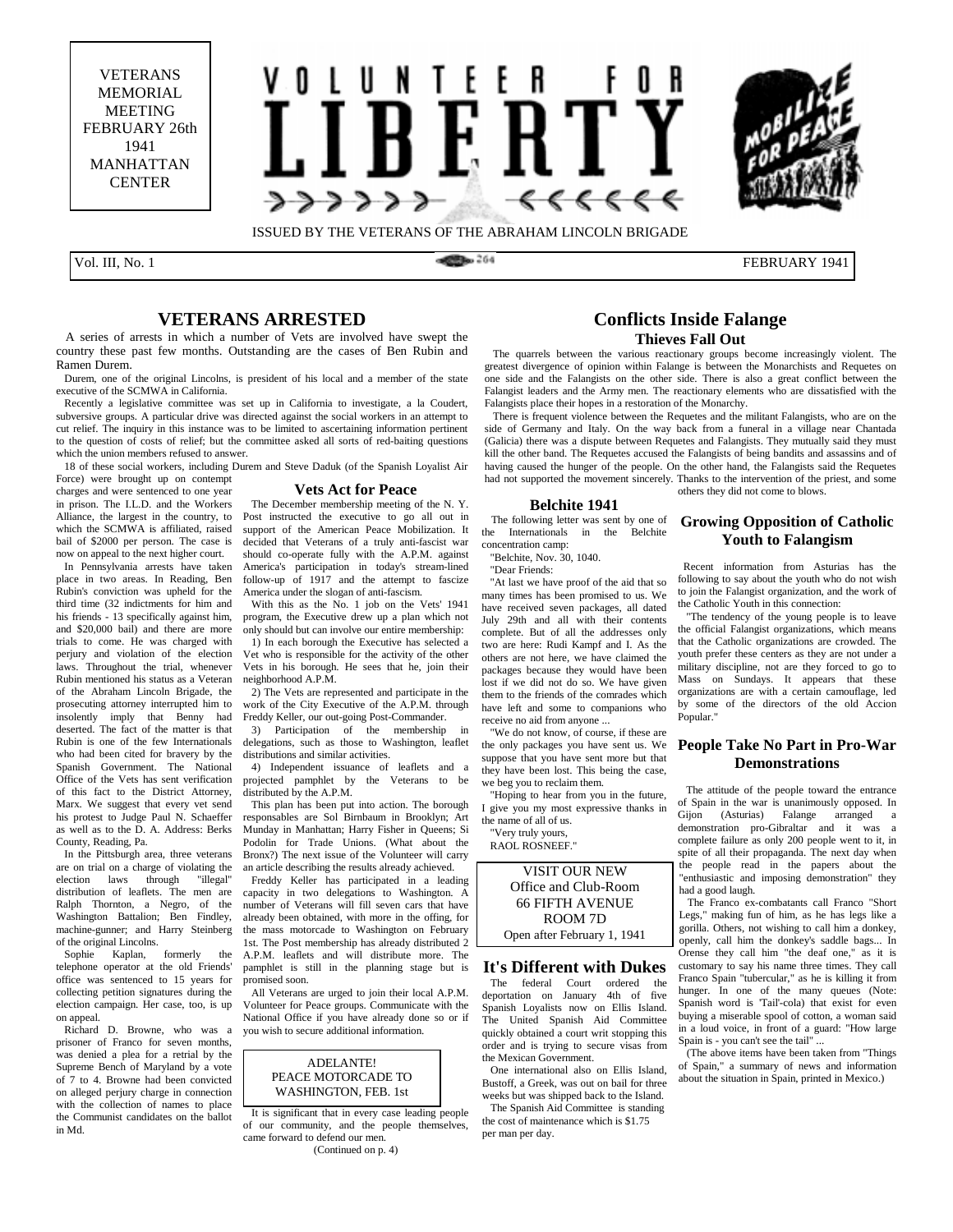### THE VOLUNTEER FOR LIBERTY ALBERT PRAGO, EDITOR

Organ of the Veterans of the Abraham Lincoln Brigade

145 West 41st St., N.Y.C., Lo. 3-6213

... and that government of the people, by the people, and for the people, shall not perish from the earth." LINCOLN

### **THE NEW VOLUNTEER**

This issue of the Volunteer comes out under a new editorial staff. Its success depends on your active participation in its work. More than that-its success or failure is a thermometer of the activities of the Lincoln Veterans.

 Often, criticism is justifiably directed against the Post and national leadership for failure to adopt measures for successfully activizing our membership and to initiate and follow through important campaigns in our name. We know that such constructive criticism is sympathetically accepted by these executives. But we are interested in knowing how the inactive section of the membership will receive a vitriolic blast against their general indifference and laxity in helping to build our organization and to bring our program to the American people.

 There was a poor showing of the N. Y. Post's membership at the December post meeting at which Mother Bloor spoke; there was a similar attendance at the January meeting at which the review of 1940's activities and the prospectus of 1941's were reported on and discussed, anti nominations of officers and a new executive board were made. Were the other N. Y. vets so terribly "busy" that they could not attend these two important meetings?

 The 1940 Souvenir journal has been severely criticized. But how many of you were willing to function on the committee? Unfortunately, that was a one man job. And that holds true for so many committees, both defunct and living, that we consider it a collective crime against the organization.

 It has been said by a leading political figure known to and respected by all of us that ours is potentially one of the most powerful anti-war outfits in the country. General agreement with this opinion is as far as the Veterans have gone to realize this potentiality. General agreement is just lovely - but how about general action?

### **PEOPLE'S CONVENTION**

The International Brigade Association of English Veterans participated in the historic People's Convention in England. All in all the British Veterans have become very well known and their influence felt through their participation in every kind of peace activity.

*They are known not only for what they did in Spain but for what they are doing now to help the English people.*

### **FIRESIDE CHAT**

In answer to the war-inciting fireside chat of Roosevelt, the V.A.L.B. is preparing to enter energetically the campaign of the A.P.M. See the article on A.P.M. in this issue.

#### **FRANCO LOAN**

Write your protest to the State Department on the current proposals to send food ships to Franca. Such food will never be used to aid the Spanish people but will be used to still further oppress and terrorize them. This appeasement will only bolster Franco's weakening regime.

Let's hear from the Vets all over the country. We want your criticisms, articles, news. Select a reporter in every post who will communicate regularly with the Volunteer. Deadline, for the future, will be the 20th of each month. This issue would have been a sight better if articles had been contributed.

 $\overline{\phantom{a}}$ 



**Lift on the French Riviera** 

#### **Resettling Internationals in Mexico**

Miss Mildred Rackley, representing the Technical Resettlement Committee and the United American Spanish Aid Committee has introduced a far reaching plan of resettlement of the I.B.'ers to the Mexican Government. The following outline features some of the outstanding points of the plan:

1. That the Mexican Government grant land suitable for irrigation, dry farming, and pasture.

2. That the settlement units be primarily agricultural and cattle-raising in character, with small auxiliary units (such as carpentry shop, light and power plant, garage, kitchen, bakery, etc.) and educational and medical centers " o serve the settlement and entire surrounding community.

3. That the Committees in the U. S. secure: a) funds for the maintenance of the refugees for G months at \$10 a month each; b) necessary supplies and equipment from tile U. S., in addition to that which must be acquired in Mexico.

4. That persons needed in Mexican industry because of their special training and capacities he integrated therein.

Miss Rackley further submitted a complete plan along the above lines for a group of 180 refugees. A summary of the costs involved showed a total of only \$23,520.00 including maintenance for 6 months.

( How long is Prieto going to sit on the millions in Spanish gold that belongs to the Spanish people?

#### **VETERANS OP THE ABRAHAM LINCOLN BRIGADE. STATEMENT OF CASH RECEIPTS AND DISBURSEMENTS. FOR THE PERIOD ENDED DECEMBER 31, 1940.**

| <b>RECEIPTS</b>                   |            | <b>DISBURSEMENTS</b>           |             |
|-----------------------------------|------------|--------------------------------|-------------|
| Operating Receipts:               |            | Operating Disbursements:       |             |
| Membership Dues                   | \$670.43   | Rehabilitation                 | 6,538.16    |
| Auxiliary                         | 535.44     | Administrative Exps.           | 4,918.64    |
| Total Membership                  | \$1,205.87 | International Vol.             | 396.97      |
| Donations                         | 5,556.86   | American Rescue Ship           | 536.96      |
| Meetings & Affairs                | 6,348.50   | "Volunteers for Liberty" 44.76 |             |
| Summer Camps                      | 1,398.71   | "We Are Many"                  | 39.14       |
| Thaelman Records                  | 341.50     | Meetings & Affairs             | 3,309.87    |
| Rescue Ship                       | 563.26     | Peace Del.-Washington          | 40.00       |
| Brigade Pins                      | 94.35      | Auxiliary Expense              | 193.28      |
| International Vol.                | 501.83     | Emblems and Pins               | 230.52      |
| Disabled Appeal                   | 201.00     | Chicago Convention             | 117.72      |
| Lincoln Pennies                   | 81.39      | Washington Expense             | 26.10       |
| "We Are Many"                     | 39.60      | Refund of Donation             | 5.09        |
| Miscellaneous                     | 80.23      |                                |             |
| Washington Expense-               |            | Total Op. Disb.<br>\$16,396.31 |             |
| Dies Committee                    | 66.80      |                                |             |
| \$16,479.89<br>Total Op. Receipts |            | Non-Operating Disbursements;.  |             |
| Non-Operating Receipts:           |            | Bail Repayments<br>\$1,913.00  |             |
| Bail Releases                     | \$3,507.00 | Loans Payable-Repaid           | 608.00      |
| Rehabilitation-                   |            | Loans Receivable-Given 390.00  |             |
| Overdrawal                        | 385.70     |                                |             |
| Refund-Telephone                  |            | Total Non-Op. disb.            | \$4911.00   |
| Deposit                           | 250.00     | Total Disbursements            | 21,307.31   |
| Loans Receivable                  |            | Excess of Receipts over        |             |
| Repaid                            | 511.00     | Disbursements                  | 478.28      |
| 148.00<br>Loans Payable-Received  |            |                                | \$21,781.59 |
| Bond Release                      | 500.00     |                                |             |
| Total Non-Operating Receipts      |            |                                |             |
|                                   | \$5,301.70 |                                |             |

## **Calling American Rescue Ship**

 The following extracts of letters from comrades in the French Concentration camps may serve to explain why the utmost haste is needed to send over the first AMERICAN RESCUE SHIP:

Total Receipts \$21,781.59

 From Camp Vernet, a Norwegian vet writes -

 "I'm in a hell of a fix, the clothes is in rags, falling off my body literally, and its freezing and snowing believe it or not, I don't even have any covering or blankets at night, just some straw to lay on.

 "The shrapnel left in my body gives me hell in this cold too, if I have to stand it much longer, I'll croak if I don't get out of here. Oh please help and help quickly, cable funds, and send them in French francs only, no dollars, too much red tape. I would write to the Friends of the Lincoln Brigade but I don't have the address. Please notify them for me. Would some of our mutual comrades perhaps be willing to chip in and help? It's a matter of life and death for me. I would appreciate any donation of clothing too as long as it would be warm, even if it's old, ask the friends or the Labor Defense. My best regards to all the boys, tell them to write me and help to prevent me becoming demoralized. SALUD."

 Signed John G. Nelson.  $\overline{\phantom{a}}$ 

 The following letter was written during the Nazi invasion, before the completion of the betrayal of the French people:

 "I am using this means to tell you some details of life in Camp Gurs now. More than a thousand have been practically forced to go out to the Compagnies de Travailleurs.

 "We are beginning to hear news of those who left: military regime, water to wash themselves and their clothes once a week, some dying under artillery and aviation fire, for they were working on the front lines, threatened with courts martial if they refuse the work.

 For all these reasons those who are still in the camp have decided to resist, even when dragged by force. Those who said they did not want to work in any way had their heads shaven and were taken to the "hipodromo" (punishment section). The third of April, an historical day in this camp. A strong resistance by the Jugoslavians and Italians. They refused to accept orders from the mobile guards. They used "casse-tetes" (black-jacks) vigorously; fellows were dragged on the ground by two, three or four mobile guards. More than 200 are still in the punishment section of the camp. Ban on going out of the barracks; the army has been called in and has not behaved badly.

 "Everyone nevertheless left the barracks and like an indomitable wave went to the barbed wire fence to the cry of "Long live the French army; 'French soldiers, French workers - long live the freedom of the workers!' and ending by singing in chorus the Marseillaise. The soldiers wavered, surprised. Some were disarmed. The jammed arms were taken over by the mobile guards. We only returned to the barracks after Kosta Naggi (leader of the Jugoslavians) responded to insistent appeals. He gave the order, and as always his order was carried out. Tableau.

 "Now with the aggravation of the international situation, all the Spaniards arc out of the camp. They say that we will be sent to Africa. We have been living, cruelly punished, in the Punishment section, going two or even three days without bread or water. After that, new questionings. The same punishment was applied to those who refused to work when they were surrounded by barbed wire. We are forced to return to the barracks after every meal. The canteen has been closed down definitely. We expect to be taken away at any moment now.

 "More help from you brothers! Money is needed for our evacuation!"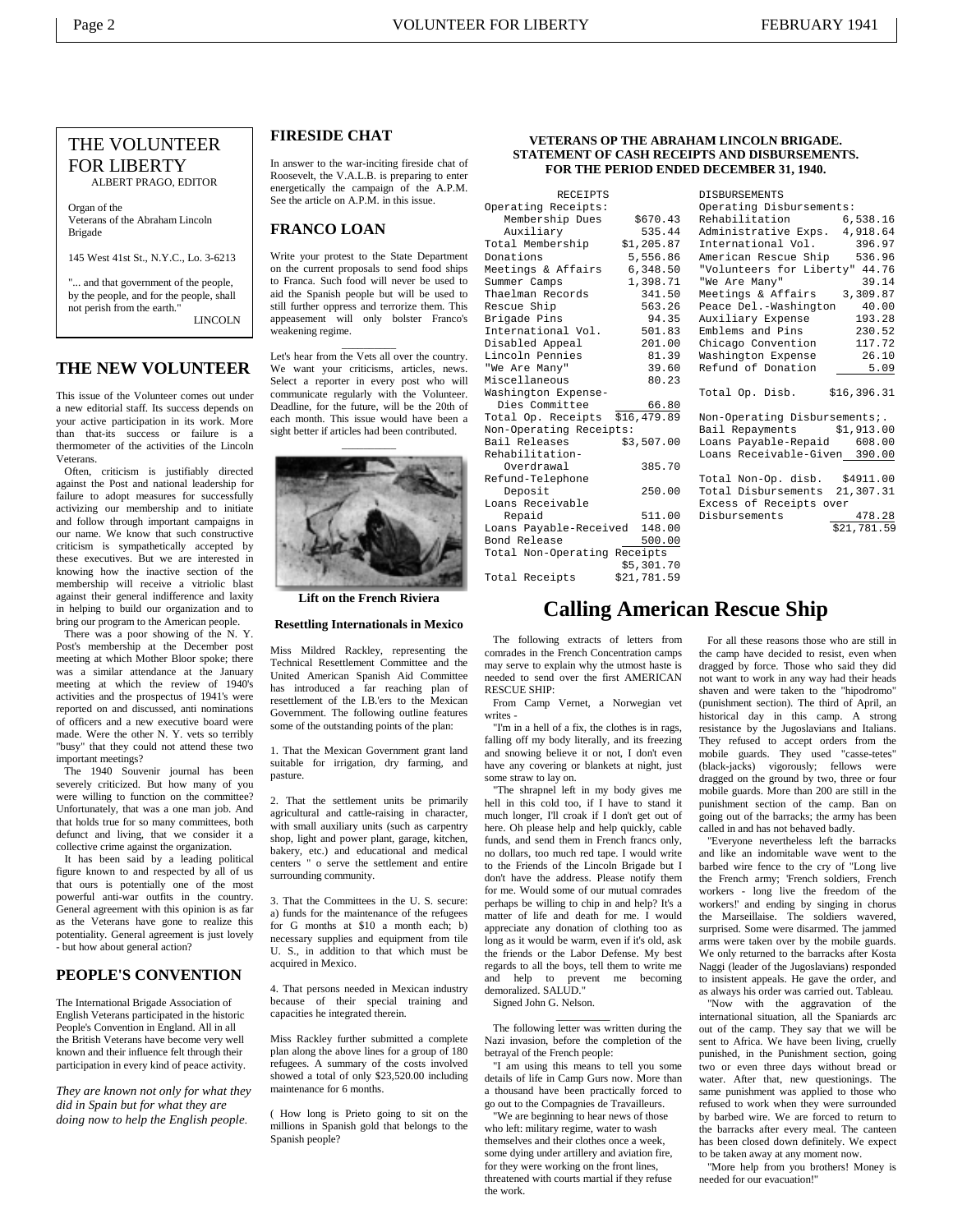### **Internationals in other lands**

The Pan-American Coordinating Committee of Spanish Aid Organizations informs us of significant events in Uruguay, where the local Spanish Aid Committee is particularly active.

### **URUGUAY**

The Chamber of Deputies in November sent a message to Franco asking that he grant clemency to those political prisoners condemned to death. They followed up this action by sending a petition to the Government asking: 1-that it intercede at Vichy to prevent the Petain Government from sending any more Spanish refugees back to Franco. 2-that it should reach an agreement with other Latin American countries to obtain ways and means of transporting Spanish refugees to Mexico and other countries that may afford them a haven. 3-that it should admit a contingent<br>of refugees and internationals into of refugees and internationals Uruguay.<br>President

Alfredo Baldomir approved the latter point and Uruguay will now accept about 500 Spanish families. The rest is up to the American Rescue Ship Mission.

 As has the Mexican Government, the Uruguayan Government has extended diplomatic protection to Spaniards in unoccupied France. In effect, the Mexican flag now flies over every concentration camp in unoccupied France so that those Spanish refugees are considered Mexican citizens.(The Soviet Union has carried out a similar action so that some Spaniards and Internationals are



**Spain's Heroes in France** 

considered as Soviet citizens.) With Uruguay following suit, it temporarily ties the hands of the Vichy government in any attempt to hand them over to Franco.

#### **FROM PRESTE'S ARMY TO SPAIN!**

A letter was received from a vet in Uruguay who asks for news of six missing internationals, four of whom were officers in Luis Carlos Prestes' army. They are: Dinarco Reis, David<br>Canistrano Ioaquin Silveira and Capistrano, Joaquin Silveira, and Hermeneguildo Assis Brasil - all four, Brazilians; and two Argentine friends - Modesto Pachon and Domingos Rey. The six were members of the 152nd Compagnie de Travailleurs and were last heard of in July when they were in the north of France.

**(Continued on p. 4)** 

### **WEST COAST SPEAKS UP**

Since it has been some time that the National Office has informed all the veterans of the activities of the Los Angeles Post we are printing in some detail the following letter received from the post's Secretary-Treasurer, H. B. MegQuier.

This is in the nature of a report of a very successful pre-convention meeting of this Veterans' post, at which many weaknesses in our past work were pointed out, and very definite steps taken to remedy them. The Veterans, on the whole, have come to the realization that if the Veterans' post here is to become a service organization for veterans, one and all must render service to the organization.

In the course of the meeting, we launched certain projects we felt were essential to revitalize out post. (1) A full and complete program was mapped out to assist in every way possible the Rescue Ship Mission, launched here; (2) Greater efforts to be made to broaden out the Tax Plan here and elsewhere in the State; also three other projects were launched to raise funds for the Veterans' Post. The following resolutions were passed for presentation at the National Convention, viz.:  $(1)$  In the past, it has been pointed out that the main weakness of outlying posts' activity can be laid to lack of information from National office. We urge<br>much closer contact. through contact, correspondence. (2) We urge much closer contact between the Resident Committee and the National Committee

members. Full and complete reports of Resident Committee meetings should be regularly mailed to National Committee members. (3) We concur and give out wholehearted support to the stand taken by our National Committee in connection with Hemingway's book, For Whom the Belts Toll. (4) We concur and wholeheartedly support the position taken by our National Committee with regard to rendering all aid and assistance to the Spanish refugees in France. (5) We urge that the prisoners' committee once functioning out of New York, be re-instituted, and that our National Convention re-institute a drive to obtain relief of our three hundred comrades still in Franco prisons. (6) We urge that regular monthly news-letters be mimeographed by our National Committee for the use of outlying posts in producing monthly bulletins. (Henry Eaton Post now publishes a regular monthly bulletin for the entire State.) (7) We urge that the National Convention seriously take up the Voluntary Tax question for the information of other posts in financial straits. (Henry Eaton Post realized well over \$200.00 in the past year.)

For the following year, we have mapped out an active campaign to coordinate our post with such general organizations as the Peace Mobilization, and urge that the National Convention take similar action. Los Angeles not able to finance delegate this year, but here's hoping best of success. Salad.

Henry B. MegQuier, Sec'y-Treasurer.

# **Our Unionists Must Learn From S p ain**

U.S.A.-Sidney Hillman, "Representative" of Labor.<br>England-Ernest Bevin, England-Ernest Bevin, "Representative" of Labor.

 Would you believe it? . . . there are people who dare to make a comparison of the activities of such labor fakers as the above, with those of the trade union leaders in the Popular Front Government of Spain during the fascist intervention.

 The efforts of Hillman, Bevin, et al to hamstring the labor movement, their complete obeisance to Capital, their traitorous attempts to lure the American people into the present imperialist conflict - these are well known to the Lincoln Veterans. But, perhaps, it would be convenient at this time to recall the lessons of the trade union movement in Spain in order to be better able to tear through the tissue of lies constructed by the reactionaries and their spokesmen.

 Sweeping advances were made by the trade unions of Spain during the course of the war. They became one of the most powerful forces in the country.

 An eight-hour day was introduced, along with payments for overtime, and a two-week holiday with pay.

Other innovations were maternity leave and benefits, prohibition of female and juvenile labor in certain dangerous industries, greatly improved sanitary conditions, medical treatment, factory inspection. All these provisions applied to town and country alike.

 The Government assisted the trade unions in their task of reorganizing industry with the help of committees in the factory and job which the workers set up all over Republican Spain. These committees took over and ran all the enterprises abandoned by their fascist owners.

 The genuinely republican owners were not dispossessed of their property although their managerial rights were subject to approval and their profits were limited.

 As the war developed the workers' rights were increased. In 1938 a law was passed regularizing ownership in industry. The workers' committees were recognized by law, and universally established. War<br>industries were nationalized. Their industries were nationalized. management was appointed by the Government and worked in cooperation with the workers' committees.

 The greater part of remaining large enterprises were run by the trade unions with technical advisers appointed by the Government. Private enterprise in smaller establishments was not only allowed but even encouraged with the limitations mentioned above. Wages were fixed by agreement between the Government and the trade unions. In practice the trade unions very seldom had any dispute over wages.

Under such conditions the role of trade unions and other workers' organizations became increasingly important. At the beginning of 1938 practical unity was almost achieved between the U.G.T. and the C.N.T. Workers' Committees in all the enterprises were elected jointly by all the workers whether belonging to the U.G.T. or the C.N.T. At the places employing over 50 workers they elected 5 officials, a general secretary, an organizing secretary, one of propaganda, one of production and supply, and a labor secretary.

The job of the secretary of production and supply is obvious. The labor secretary had to safeguard the general working conditions and supply of labor. These factory branches formed regional units and finally national bodies on an industrial basis. All the workers in one factory belonged as a rule to the same union. Such was the organization of the U.G.T. That of the C.N.T. was similar.

 The membership of trade unions increased very rapidly. From some 500,000 the U.G.T. jumped up to approximately 2,000,000 and the C.N.T. from 600,000 to 1,500,000. The workers of town and country became almost 100 per cent organized. Their attitude to work changed considerably. As they were working for their own benefit under their own control the productivity of labor increased. The workers enthusiastically responded to the appeal of the Government for greater war production.

 They formed shock brigades, worked voluntarily on their free days, and made special efforts for units of the army which they patronized. The best fighters of the People's Army came from the working class.

One of the most significant features of the trade union movement in Spain was its participation in the government. T. U. Leaders helped formulate the democratic decrees of the Government, especially the famous "Thirteen Points" which stated the aims of the Government to the entire world.

The achievement of the Spanish workers and peasants and their People's Front Government in the midst of a war against foreign and domestic fascism, the abolition of feudalism and beginning of voluntary collectivization of agriculture, control of industry by the workers and the Government, and all the great social and cultural improvements will never be forgotten. They will inspire the workers of all lands and serve them as a shining example - notwithstanding the vicious lies and calumnies of the international labor misleaders.

Advance

Printing Company, Inc. EFFICIENT - DEPENDABLE 409 Pearl St. BArclay 7-0550 Represented by HY TABB